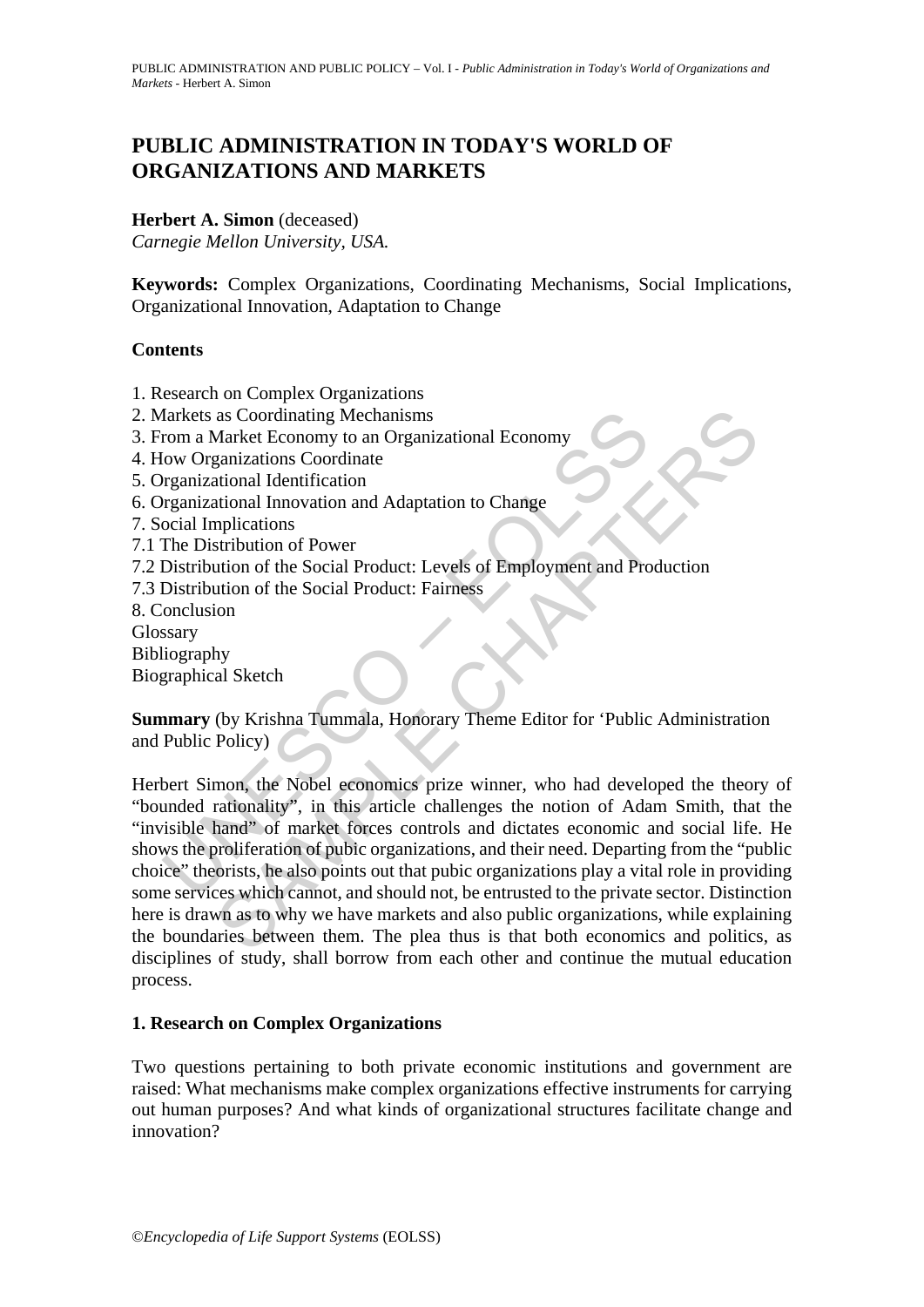The Russell Sage Foundation sponsored several conferences involving some Nobel Prize winners in economics who have strayed into political science, often either to show how economic analysis could explain political phenomena (i.e., "Public Choice") or to discuss the merits of markets and private enterprises as ways of getting our society's work done. I was invited to participate in the conferences as a Nobel economist, but I treasonably defected to my political science origins in order to defend our political institutions against the imperialism of utility maximization, competitive markets, and privatization.

Neoclassical economics created a unified framework for "explaining" virtually all human behavior as produced by an Olympian process of utility maximization that recognizes no limits to the knowledge or thinking powers of the human actors. This framework assumed a static equilibrium and, as soon as serious attention began to be paid to dynamic phenomena and uncertainty in large, complex social systems, the structure began to deteriorate, and continues to crumble today.

Fraction and uncorrelation of margin streaments and continues to crumble today.<br>
ay, economics is in an increasingly chaotic and productive state<br>
ching for an alternative picture of economic mechanisms and human<br>
or f the Today, economics is in an increasingly chaotic and productive state of disorganization, searching for an alternative picture of economic mechanisms and human rationality—that is, of the genuine bounded rationality of which people are capable. There are theoretical proposals galore; what is still in short supply is detailed empirical research (of kinds that are well-known in political science) to determine how human beings actually go about solving problems and making decisions.

I do not intend to reopen the whole range of questions posed by bounded rationality, but will direct my remarks to just one institutional aspect: Why, in a modern society, do we have markets, and why do we have organizations, and what determines the boundary between these two mechanisms for social organization? These questions go to the heart of the roles of our diverse political and administrative institutions, public and private, in contemporary society.

## **2. Markets as Coordinating Mechanisms**

a and metricularly in angle, complex social systems, the statetic logal<br>and antification or and productive state of disorganization<br>or an alternative picture of economic mechanisms and human rationality—<br>nomines is in an i If we were to take an extreme libertarian view, both markets and organizations would be unnecessary. For the libertarian, human beings are Leibnitzian monads: hard, elastic little particles that bounce off each other without any other interaction, certainly without either responding to or influencing each others' values. Libertarians can hold to their faith only on the absurd assumption that my exercise of freedom never affects your ability to exercise yours. Quite the opposite: The freedoms and the fates of all six billion of us who occupy this globe are inextricably interwoven.

Markets and organizations allow human beings to do together, through interchange of information and the ensuing coordination of activity, things they could not do independently. Coordination simply means organizing activity in such a way as to handle the problems that arise because the behavior of each participant depends in some ways on the behaviors of the others. I hardly need explain why such dependence is often valuable; if you absent-mindedly drive in the right instead of the left lane while visiting Britain, you will find out all too soon. Organizations, some quite large, especially armies, have been with us since the earliest historic times and earlier. Perhaps for that reason, we take them for granted, and they excite in us less wonder than do markets, which developed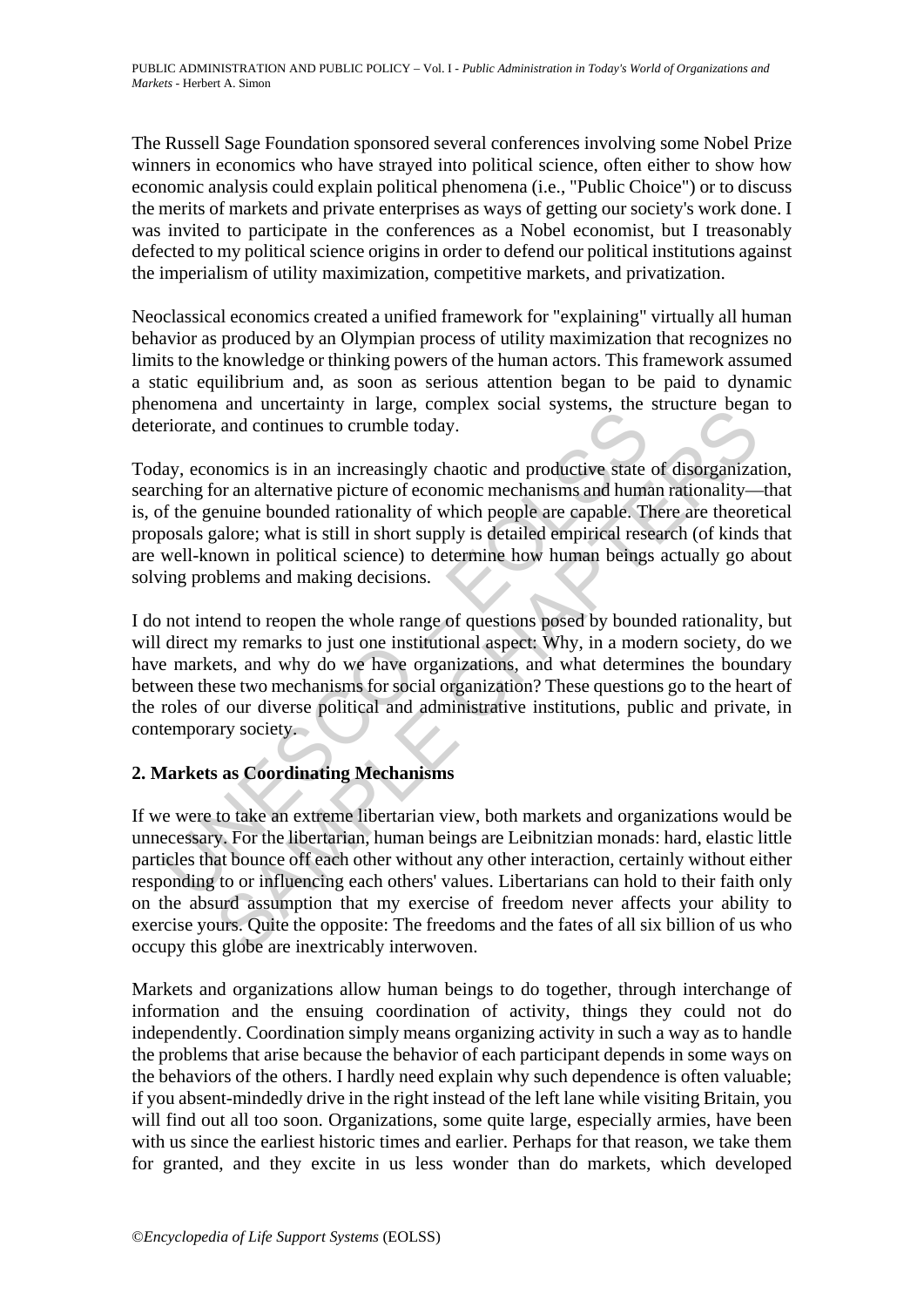somewhat later, first locally, then over increasingly long distances. The most peculiar characteristic of markets, Adam Smith's "invisible hand," is their ability to secure coordination without obvious central planning, and without a common interest among their members, for each buyer and seller is supposed to be pursuing independently his or her own private interest.

But this invisibility of mutual dependence is deceptive. The usefulness of markets depends on a shared knowledge of the prices and the characteristics of goods that are being traded, the absence of serious third-person effects (so-called "externalities") that are not reflected in prices, and sufficient stability of products and manufacturing practices so that both sellers and buyers can plan their activities rationally and make rational decisions to sell and buy at the prices at which the markets equilibrate. They also depend critically on the safety of transit routes. The effects upon buyers and sellers of agricultural products of prolonged drought, or the effects of closing a strategic strait in a major trade route between India and Europe provide vivid examples of the fragility of markets in the face of various forms of uncertainty, and the social and human distress that can be caused by their malfunctioning.

exampled and a consults of the section of the section of the section of the directs of prolonged drought, or the effects of closing a strategic street between India and Europe provide vivid examples of the fragilit of vari In order to use markets to provide oil for the lamps of China, oil well owners must know that there exists a land, China, where oil will be used in certain volumes at certain prices for at least the proximate future (the relevant time horizon depending on the time required to produce the oil and amortize the investments). And the Chinese buyers will acquire oil lamps only if they believe that oil will be purchasable at a price that makes oil lamps competitive with alternative light sources. Substantial stability of manufacturing, consumption, and trade is essential to markets working effectively. And, of course, social institutions, and governmental organizations in particular, play an essential role in maintaining (and occasionally destroying) that stability.

The saccy of transitionals. The christs appoint oughs and secure of prolonged drought, or the effects of closing a strategic strati in a major then his and the secular chapters and secure secure for prolonged drought, or t On another dimension, where there are many competing commodities, similar but not identical, price information may have to be supplemented by product quality information offered by organizations like Consumer Reports so that buyers can compare competing brands, or by governmental regulations to protect them from injurious products. If we wish to understand how complex markets can be, we can turn to building-construction contracts, or contracts for manufacturing large custom-built machinery, and count how many pieces of information have to pass between designers and builders before a contract can be sealed, and how much daily interaction takes place between seller and buyer while the transaction is being completed. Such contracts might almost better be viewed as agreements to form temporary organizations for the duration of particular construction or manufacturing jobs.

In summary, markets are, indeed, remarkable coordinating mechanisms in the parsimony of their requirements for information. But they are far less parsimonious than they appear at first blush, for they require a high degree of economic stability and a low level of externalities in order to operate. Moreover, in important classes of market transactions, much product information must flow in the negotiation of the exchange and the subsequent manufacturing process. Adam Smith's invisible hand is often highly visible. Consequently, when the qualifying conditions for stability of markets are not met, as, for example, in wartime, we see a rapid movement toward centralized planning as the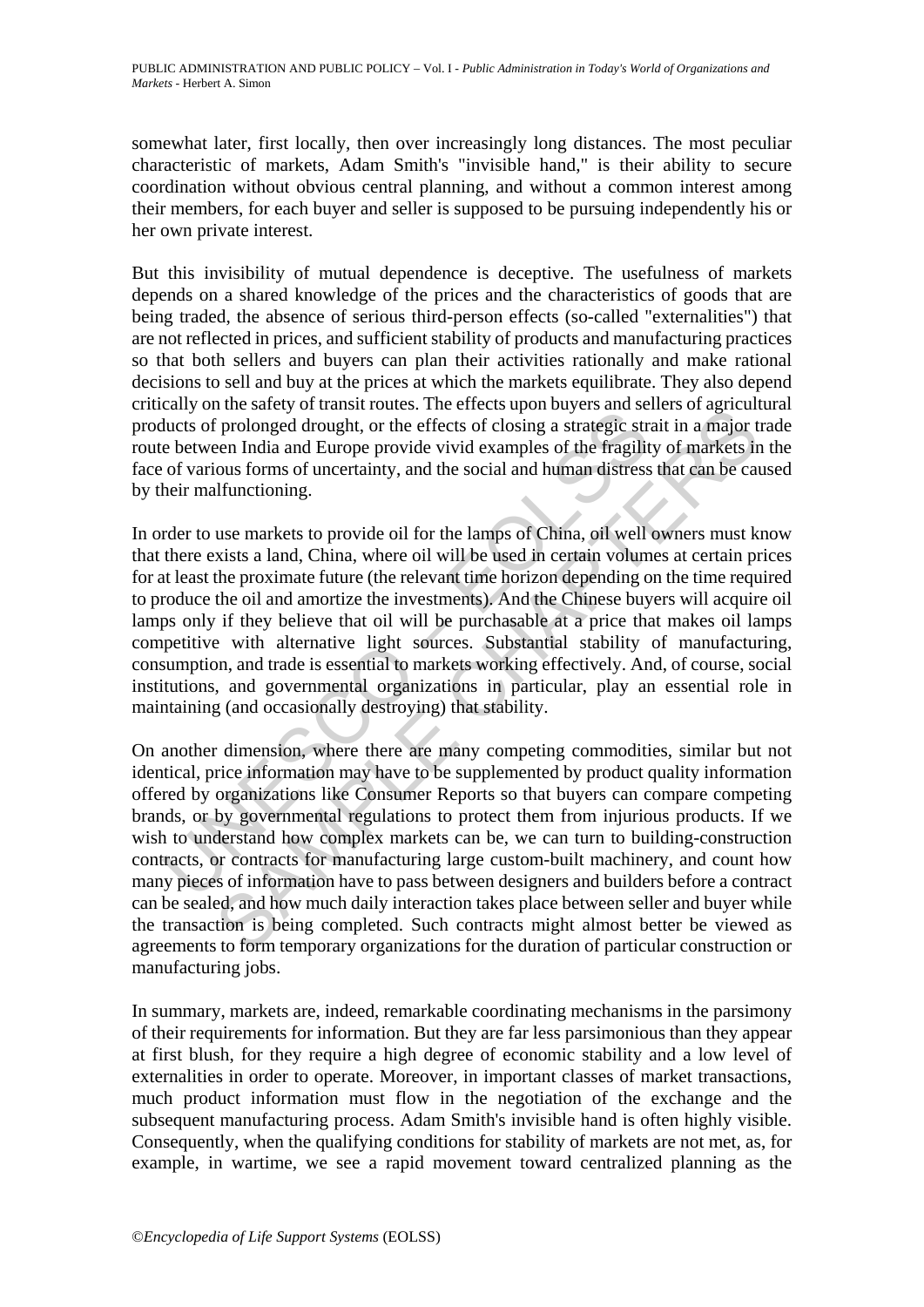preferred coordinating mechanism for many activities.

### **3. From a Market Economy to an Organizational Economy**

states of any manned of the manned of the products of the products of the reducts of the contractor did not operate as an employer m Smith took a dim view of large organizations where marated from the direct oversight of t so or manufacture or un produces—non riax to yant to chound<br>solouse. The contractor did not operate as an employer management becomb<br>tith took a dim view of large organizations where management becomble that took a dim vie We are so accustomed to hearing our society described as a market economy that we are often surprised to observe that, since the time of Adam Smith, markets have steadily declined, and business (and governmental) organizations have steadily grown as the principal coordinators of economic activity. In Adam Smith's time, almost the only economic organizations beyond the scale of individual families were agricultural estates directly managed by their owners or through stewards, and relatively small shops owned by guild masters. The putting-out system was a market system, not an organizational system, though one with a special coordinating role for the capitalist who contracted for the successive stages of manufacture of the products—from flax to yarn to cloth to a peasant's blouse. The contractor did not operate as an employer managing a factory. Adam Smith took a dim view of large organizations where management became separated from the direct oversight of the owner. Looking around for examples of such organizations, he found mainly universities like Oxford and Cambridge, which he described as inept, inefficient, and corrupt. (One could claim that Smith anticipated our golden parachutes for salaried executives. Perhaps he was forewarned by the not-frequent speculations by stewards of the estates of the gentry and aristocracy.) But in spite of Smith's skepticism, organizations have grown until the vast bulk of our economy's activity takes place within the walls of individual large business corporations, not in markets. This growth had already begun to root itself, in the coal mining, iron, ceramics, and textile industries, at the time that Smith was writing his great work, and entered into land and sea transportation a generation or two later. (He foreshadowed it just a bit in his tale of the efficiency of specialization in the manufacture of pins.) It was triggered in large measure by technological advance, especially the invention of the steam engine and its applications as a centralized power source for a factory or mine and, later, for a ship or train. Today, in consequence of these developments, we do not live in a market economy, but in an organization economy, or at most, in an organization/market economy, with a predominance of organizational over market activity. It is ironic that one of the first industries to move toward this new kind of organizational society was transportation, where the railroads enabled an enormous rise of market exchanges over long distances, with correspondingly large factories to produce the goods that were exchanged. Electronics is now completing the comparable transformation of communication.

Now, before going on to my next topic, I must issue one caveat. Current developments in electronics, notably the development of the World Wide Web and e-markets, and the enhanced abilities of organizations to manage geographically dispersed activities, provide new opportunities of unknown magnitude for coordination at a distance. Today, we have very little experience with these new developments, both their current forms and their potential. Hence, there is as yet little basis for judging whether markets or organizations will be best able to make use of the new opportunities and whether, as a consequence, we will see a continuation or acceleration of the current trend towards concentration of productive activity within organizations, or will see that trend slowed or even reversed in favor of markets.

#### **4. How Organizations Coordinate**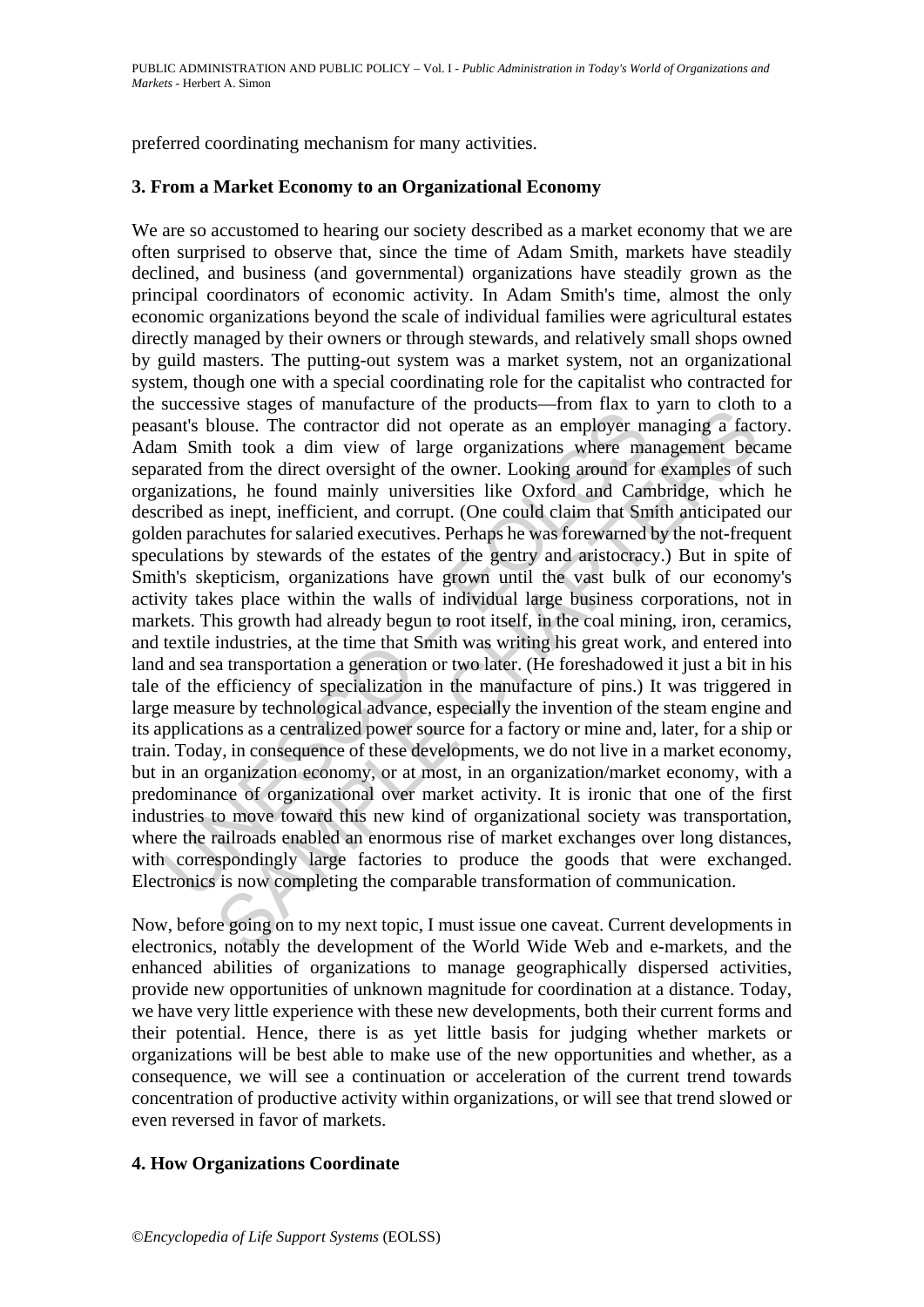To understand this growth in organizations, business and governmental, we must understand organizations' ability to coordinate complex activities efficiently, and at far higher levels than markets can attain. As organization theory has long taught us, coordination is not a good but a necessity. Coordination is costly and imperfect, and we wish to introduce no more of it than the structure and intricacy of our goals calls for. Stated a little more positively, organization design focuses on balancing the gains from coordination against its costs. The first step in designing an effective organization is to determine what kinds of interdependencies in its activities will benefit from coordination, and then to minimize the amount of coordination required by partitioning activities in such a way that a much lower rate of interaction, on a more leisurely time scale, is required between subunits at any level than is required within each subunit. This is the familiar division of work. The same issues of balance between the benefits and costs of coordination that guide organizational design also play a major role in defining the boundaries between organizations and markets, which are defined by the decisions of when to make things or perform services within the organization and when to buy them from outside vendors.

Franchischer and guard or gamizational design and any skip of a magnization and markets, which are defined in to make things or perform services within the organization and noutside vendors.<br>
In y case, the basic reality o m and gate or ganizzational usage anso play a mayo to be the decision<br>between organizations and markets, which are defined by the decision<br>ake things or perform services within the organization and when to buy t<br>e vendors. In any case, the basic reality of the division of work is that while high rates of rapid communication are required among people who perform activities that are highly interdependent, much less frequent communication is required among those carrying out activities that are independent, and this distinction should be clearly reflected in organization structure. Systems whose structure reflects these properties are referred to as "nearly decomposable." And a formal mathematical theory exists today that describes them and makes important predictions, as we shall see, about their behavior.

## TO ACCESS ALL THE **12 PAGES** OF THIS CHAPTER, Visit: http://www.eolss.net/Eolss-sampleAllChapter.aspx

#### **Bibliography**

- - -

Alt, J.E., Levi M., and Ostrom E., eds. (1999). *Competition and Cooperation: Conversations with Nobelists about Economics and Political Science*. New York: Russell Sage Foundation. [An edited volume consisting of conversations with several Economics Nobel prize winners who talked about their contributions, dealing with the impact of economics on political science]

Gaus, J.M., and Wolcott L.O. (1940). *Public Administration and the United States Department of Agriculture*. Chicago: Public Administration Service. [A study of the Department of Agriculture which uniquely represents the association of science and government, while working in collaboration with several state and local governments]

Hammond, J. L., and Hammond B. (1926). *The Rise of Modern Industry*. New York: Harcourt Brace. [This is useful as a history of the industrial revolution. Explains why eighteenth century England should have been the place for the various "mechanical inventions that caused the (industrial) revolution and the social changes that preceded, accompanied and followed it.]